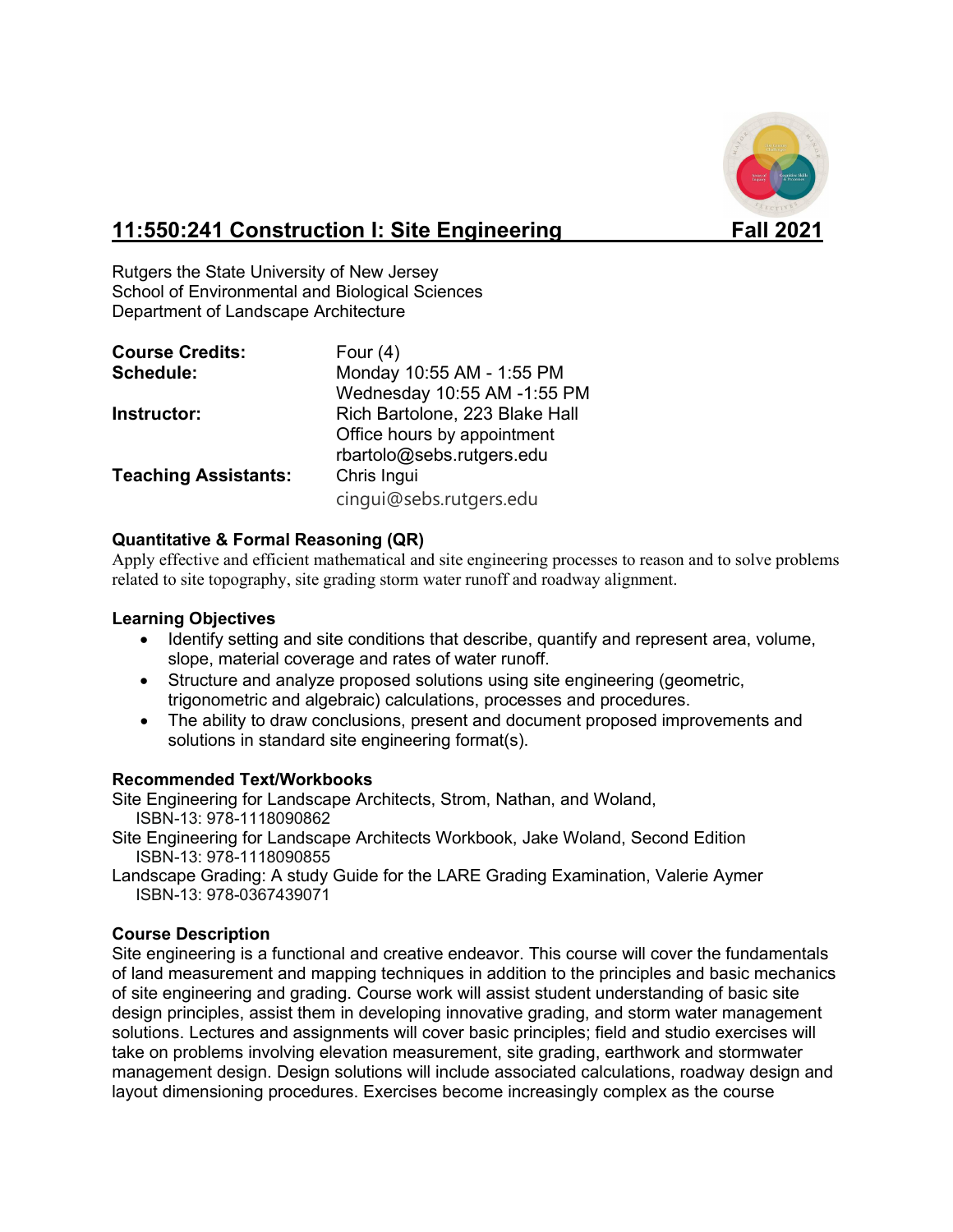progresses. Students completing the course will be prepared to successfully complete the site engineering and grading portion of the national landscape architecture licensing exam and will have developed the ability take on the multifaceted design of landscapes by assessing and shaping sites from the ground up.

**Weekly Outline of Topics** (SE: Site Engineering Workbook, LG: Landscape Grading Workbook)

| Sept. 1                | Introduction; Measuring Elevation Change (Chapter 1), Differential Leveling;<br>Homework: Prepare Cross Section and Field Data Notes                                                                                                                            |
|------------------------|-----------------------------------------------------------------------------------------------------------------------------------------------------------------------------------------------------------------------------------------------------------------|
| Sept. 8                | Contour Signatures, Site Grading (Chapters 2 & 3)<br>Class/Homework: SE: 3.6, 3.7, 3.8, 3.10, 3.11, 3.12, 3.13, 3.14, LB: 2-1, 2-2,<br>(bring cardboard $(2 - min.10" x 10"$ pieces) and cutting tools to class)                                                |
| Sept. 13               | Topographic Measurement and Mapping; Homework: Prepare a Topographic<br>Map of field work (81/2" x 11" graph paper), and field data notes                                                                                                                       |
| Sept. 15               | Interpolation and Slope (Chapter 4) Class/Homework: SE: 4.2, 4.3, 4.5 (Figure<br>4.4. and Figure 4.5 only), 4.8, LG: 1-4, 1-5, 1-6.                                                                                                                             |
| Sept. 20               | Profile and Cross Section Measurement and Plotting; Homework: 3 cross<br>sections - vertical scale $1" = 1'$ , horizontal scale $1" = 10'$ . Profile – horizontal<br>scale $1" = 50'$ , vertical scale $1" = 5'$ . Draft on $8\frac{1}{2}$ " x 11" graph paper. |
| Sept. 22               | Grading of Simple Design Elements (Chapters 5, pages 77-93)<br>LG: 3-2, 3-3, 3-4, 3-5; SE: 5.1, 5.2, 5.3, 5.6                                                                                                                                                   |
| Sept. 27               | Grading for Surface Drainage (Chapter 5, pages 93-99)<br>SE: 5.9, (top right corner at the existing grade $-34.4$ ), 5.9 in cut (start with the<br>bottom left corner at existing grade - 30.1'), 5.10                                                          |
| Sept. 29               | Grading Process (Chapter 6) Class Work/Homework: SE: 6.3; LG: 3-1, 3-9, 4-3                                                                                                                                                                                     |
| Oct.<br>4<br>Oct.<br>6 | Grading Exercise Handouts, LG: 4-3, 4-6<br>Soil in Construction (Chapter 7) SE: 7.7, 7.8, Mid-Term review                                                                                                                                                       |
| Oct. 11<br>Oct. 13     | Mid-Term Exam<br>Earthwork (Chapter 8) SE: 8.1, 8.2, 8.4                                                                                                                                                                                                        |
| Oct. 18<br>Oct. 20     | Measurement of Direction/Transit: Angle Measurement<br>Simple Traverse Measurement, Plot field data                                                                                                                                                             |
| Oct. 25<br>Oct. 27     | Storm Water Management (Chapter 9<br>Storm Water Management System Components (Chapter 10)<br>Soil Erosion and Sediment Control (Chapter 11) r                                                                                                                  |
| Nov. 1                 | Storm Water Management Research - Student Presentations<br>U.S. Public Land Survey System, Solar Movement Charts                                                                                                                                                |
| Nov.<br>3              | Determining Rates and Volumes of Storm Runoff (Chapter 12)<br>SE: 12.6, 12.7, 12.8, 12.11                                                                                                                                                                       |
| Nov. 8                 | Designing/Sizing Storm Water Management Systems (Chapter 14)<br>SE: 14.7, 14.8, 14.10, 14.11                                                                                                                                                                    |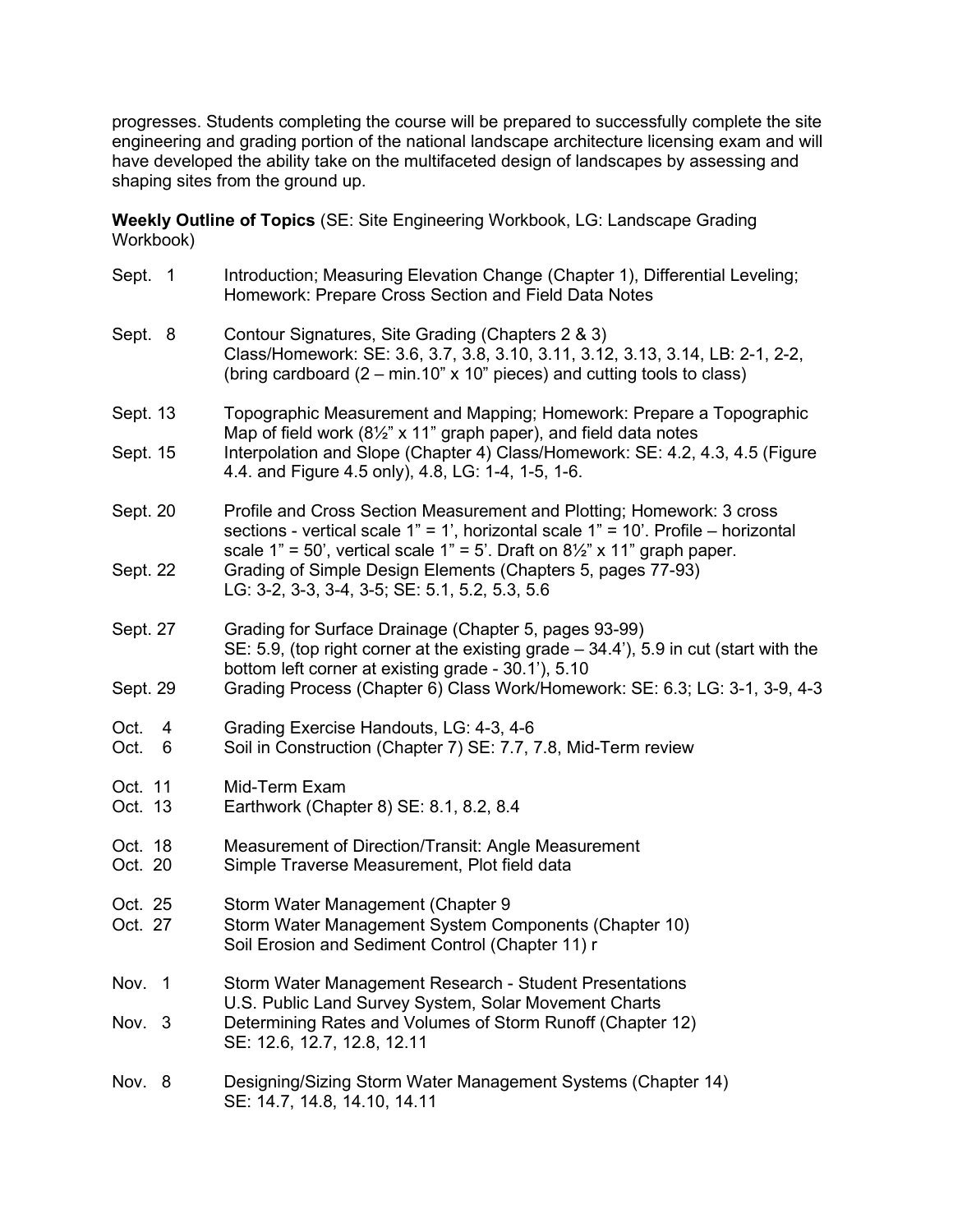| Nov. 10 | Chapter 14, SE: 14.12, 14.13 & 14.14 |
|---------|--------------------------------------|
|---------|--------------------------------------|

| Nov. 15 | Site Layout and Dimensioning (Chapter 15) SE: 15.10, 15.11                       |
|---------|----------------------------------------------------------------------------------|
| Nov. 17 | Horizontal Road Alignment (Chapter 16) SE: 16.4, 16.9, 16.10 (partial), 16.11    |
| Nov. 22 | Vertical Road Alignment (Chapter 17) SE: 17.4, 17.9                              |
| Nov. 24 | No Class: Thanksgiving Recess                                                    |
| Nov. 29 | <b>Golf Course Project Introduction</b>                                          |
| Dec. 1  | Golf Course Project: In-class Critique                                           |
| Dec. 6  | Golf Course Project: In-class Critique, Start Site Sections                      |
| Dec. 8  | Golf Hole Project: Start Cut and Fill Calculations                               |
| Dec. 13 | Submission of Golf Hole Project at the beginning of class, review for final exam |
| Dec. 16 | Final Exam: 9:00 AM - 11:00 AM                                                   |

# **Course Format**

Class time will combine both lecture, field work and studio time and will vary through the semester due to the course topics. Lectures will present an overview of the site engineering topic of the week and will be followed up with fieldwork and/or assignments that will emphasize the lecture material. Students may, on occasion, work in groups during the lab session. However, each student will be required to complete all assignments and submit their own work. Students are expected to participate in class discussions and attend the class and outdoor exercises scheduled throughout the semester.

# **Supplies**

Cardboard and cutting tools for constructing models. Standard drafting equipment, engineering scale, graph paper and trace paper.

#### **Grading Practices**

Homework assignments and outdoor exercises will be due one week after the assignment date unless otherwise noted. Work will be accepted up to a maximum of one week after due date. Half credit will be given after one week of being due and zero credit afterward. The grades for the course will be distributed according to the following percentages.

- Weekly Assignments 40%
- Mid Term Exam 20%
- Rain Garden Project 15%
- Final Exam 25%

Note: Department policy allows only one D in the required major courses. If a student receives a second D in a 550 course, they cannot proceed in the program until one of the D grades is improved (course retaken).

The final course grades are given as letters A, B+, B, C+, C, D, and F. See explanation of letter grades below.

**A**- Outstanding- This not only means fulfilling requirements but going beyond the initial expectations. The student has demonstrated a superior grasp of the subject matter coupled with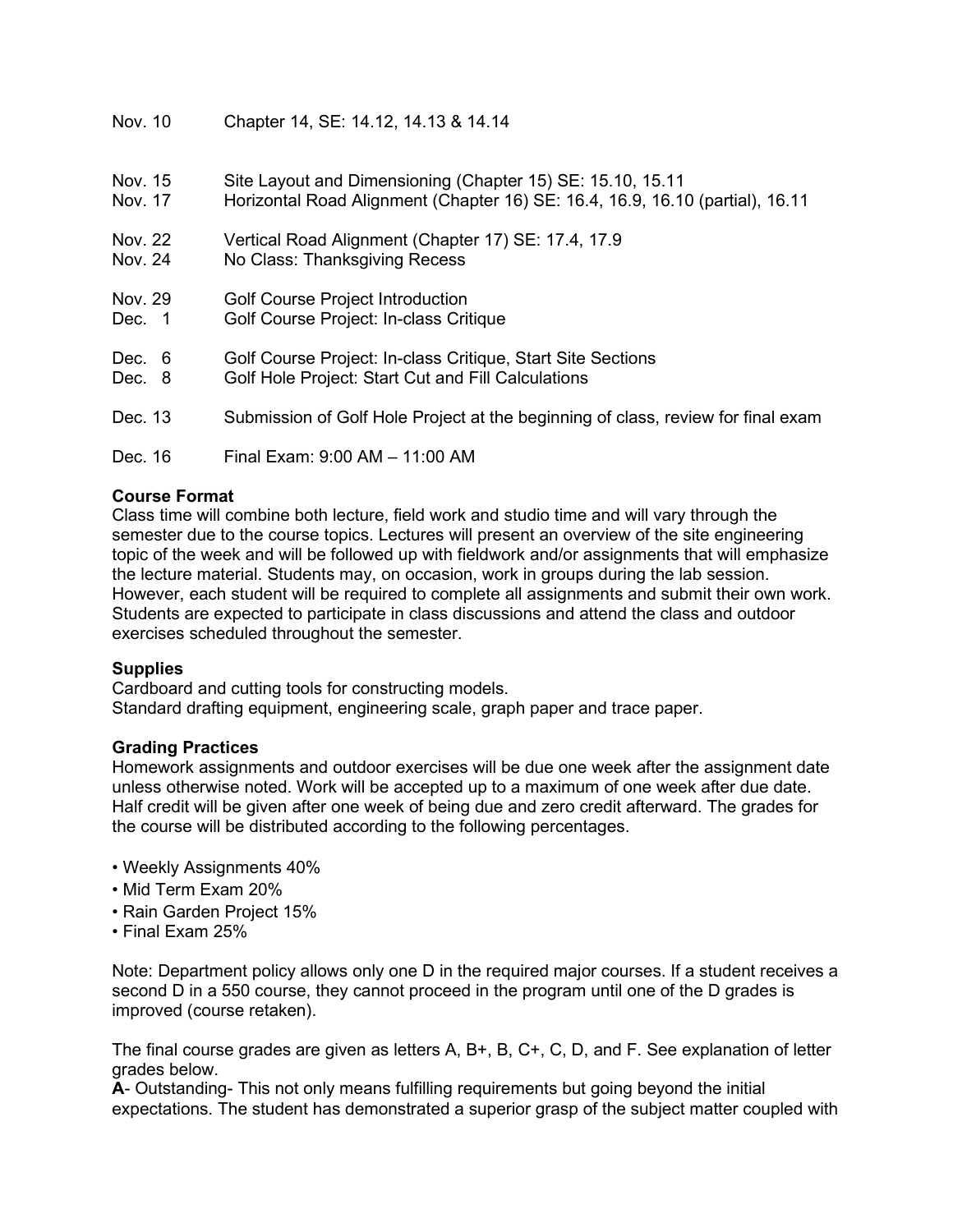a high degree of creative or logical expression, and a strong ability to present these ideas in an organized and analytical manner.

**B**- Very good- The student has demonstrated a solid grasp of the material with an ability to organize and present the material in an organized, critical, and constructive manner. The assignments and in-class performance reveal a solid understanding of the issues.

**C**- Acceptable- The student has shown a moderate ability to grasp concepts and theories for the course, producing work that, while adequate, is not in any way exceptional. The student displays a basic familiarity with the relevant course work.

**D**- Unacceptable- The student demonstrates a minimal understanding of the fundamental nature of the material and the assignments with a performance that does not adequately present the course material critically or constructively. Students cannot graduate from the Landscape Architecture program with 2 D's in required 550 classes.

**F**- Failure- The student has demonstrated a lack of understanding or familiarity with course concepts and materials. The student's performance has been inadequate. Failure is often the result of limited effort and poor attendance, which may indicate that the student is not in the proper field of study.

Semester grades will be based on the accumulated assignment and test grades. The following numerical grades correspond to letter grades.

 $A \geq 90$ 

 $B + \geq 85$ 

 $B \geq 80$ 

 $C + \geq 75$ 

 $C \geq 70$  $D \geq 60$ 

 $F < 60$ 

# **Attendance**

The Department of Landscape Architecture requires attendance in all classes. The individual student's development as a landscape architect is largely dependent upon two aspects of education. First is the exposure to and assimilation of a body of information, which relates to the field. Second is the application of this knowledge through assignments and the development of problem-solving skills.

The Rutgers Landscape Architecture curriculum is designed to develop both areas. Attendance and participation in all lectures and field assignments is essential if the student is to achieve his/her maximum potential. **Four absences will result in a letter grade reduction in your semester grade** (A to B, B to C, etc.). **Each additional three absences will result in another letter reduction.**

A minimum level of participation is defined as being in attendance for the entire duration of a class session. It is the student's responsibility to attend all required classes and all personal plans should be made in accordance with the schedule. Students on academic probation have **NO ALLOWABLE UNEXCUSED ABSENCES**.

# **Absence and Lateness Policy (specific to this course)**

• Students are expected to be in class at the time the class is scheduled to begin. Three instances of lateness of more than five minutes at the beginning of class will count as one unexcused absence.

• An absence is excused only if it the student has received prior permission from the instructor or if a note from a doctor is submitted upon return to class.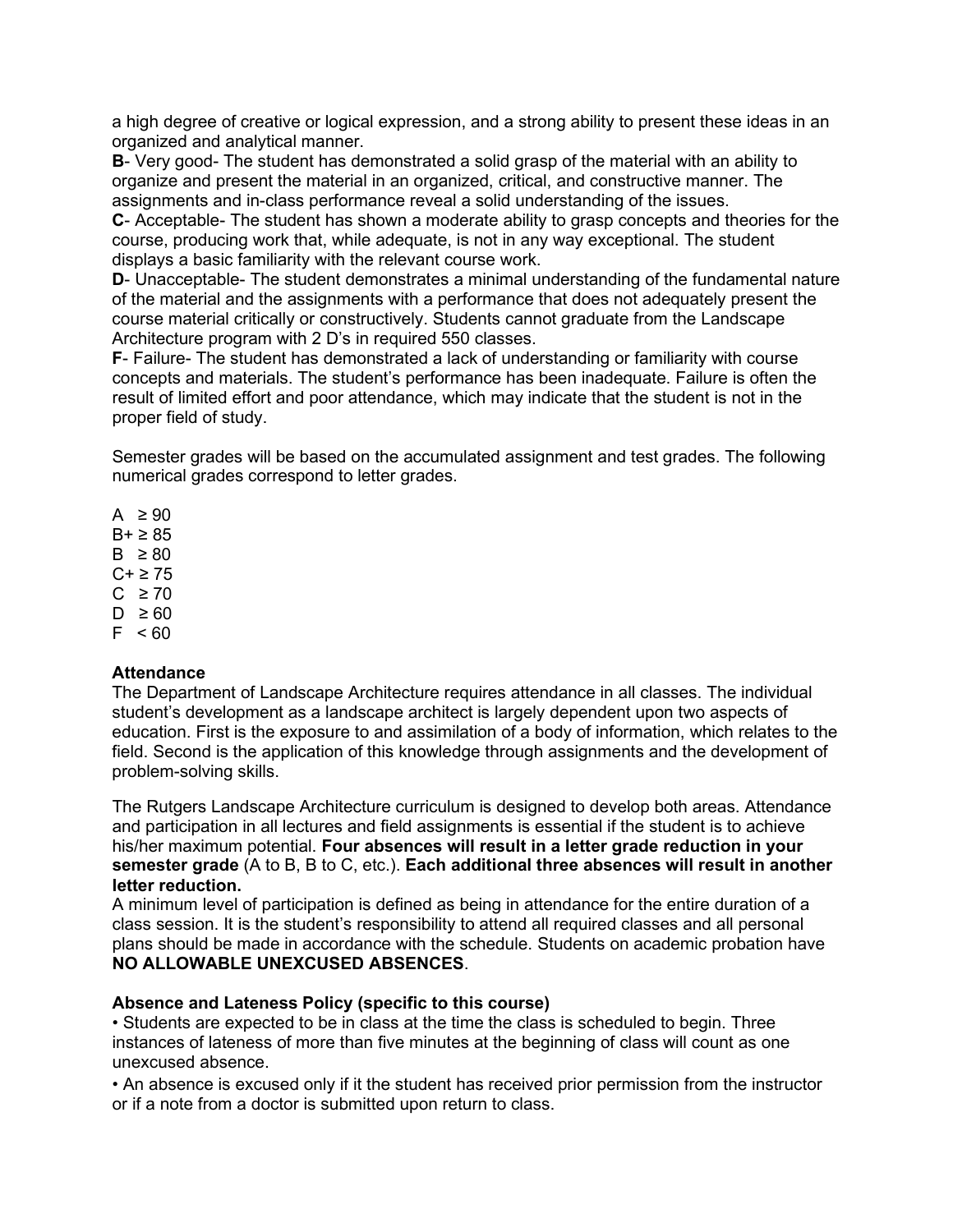• In the event of an absence, the student is responsible for making up any missed work, getting assignments, and submitting assigned work on time.

#### **Work Becomes Department Property**

Submitted drawings, models, photographs, or written papers for any project assigned in Landscape Architecture courses are considered the property of the Department and may be retained in its archives for exhibition and accreditation purposes.

All projects will be graded and returned to the student at a location designated by the instructor. Should your drawings be retained by the Department, you will be given the opportunity to obtain a print or photographic record of your work. Department files are off limits to students.

#### **Use of Facilities**

Landscape Architecture courses cannot be taught without reliable facilities. Your use of the facilities is dependent upon responsible use with regard to the clearly established rules about their use as specified in the student handbook:

[http://landarch.rutgers.edu/documents/StudentHandbook\\_web.pdf](http://landarch.rutgers.edu/documents/StudentHandbook_web.pdf)

These rules cover access to the computer lab and vandalism, personalization of workspace, smoking and drinking, use of lockers, access to the reference collection, and basic rules governing the use of computer lab. Failure to observe rules may result in loss of access.

# **Equipment**

The student handbook also includes a section governing the use of equipment: http://landarch.rutgers.edu/current students/students%20handbook/Student Handbook web SectII.pdf

This section includes rules specifying use of department equipment including projection equipment, department cameras, computers, scanners, printers, and plotters.

# **Academic Integrity Policy**

The intentional copying of another student's work and presenting it as your own is in direct violation of the University Integrity Policy:

As a result, any copying and/or "sharing" of exercise assignments work and projects will be treated as Level 2 violations and subject to the sanctions as outlined in the Integrity Policy: 1. A failing grade on the assignment.

- 2. A failing grade for the course.
- 3. Disciplinary warning or probation.

Repeat violations will be treated as separable Level Three violations and referred to the AIF of the school for adjudication. Please refer to the complete Integrity Policy at: <http://academicintegrity.rutgers.edu/academic-integrity-policy/>

# **STUDENT WELLNESS SERVICES**

Just In Case Web App http://codu.co/cee05e

Access helpful mental health information and resources for yourself or a friend in a mental health crisis on your smartphone or tablet and easily contact CAPS or RUPD.

Counseling, ADAP & Psychiatric Services (CAPS)

(848) 932-7884 / 17 Senior Street, New Brunswick, NJ 08901/ www.rhscaps.rutgers.edu/ CAPS is a University mental health support service that includes counseling, alcohol and other drug assistance, and psychiatric services staffed by a team of professional within Rutgers